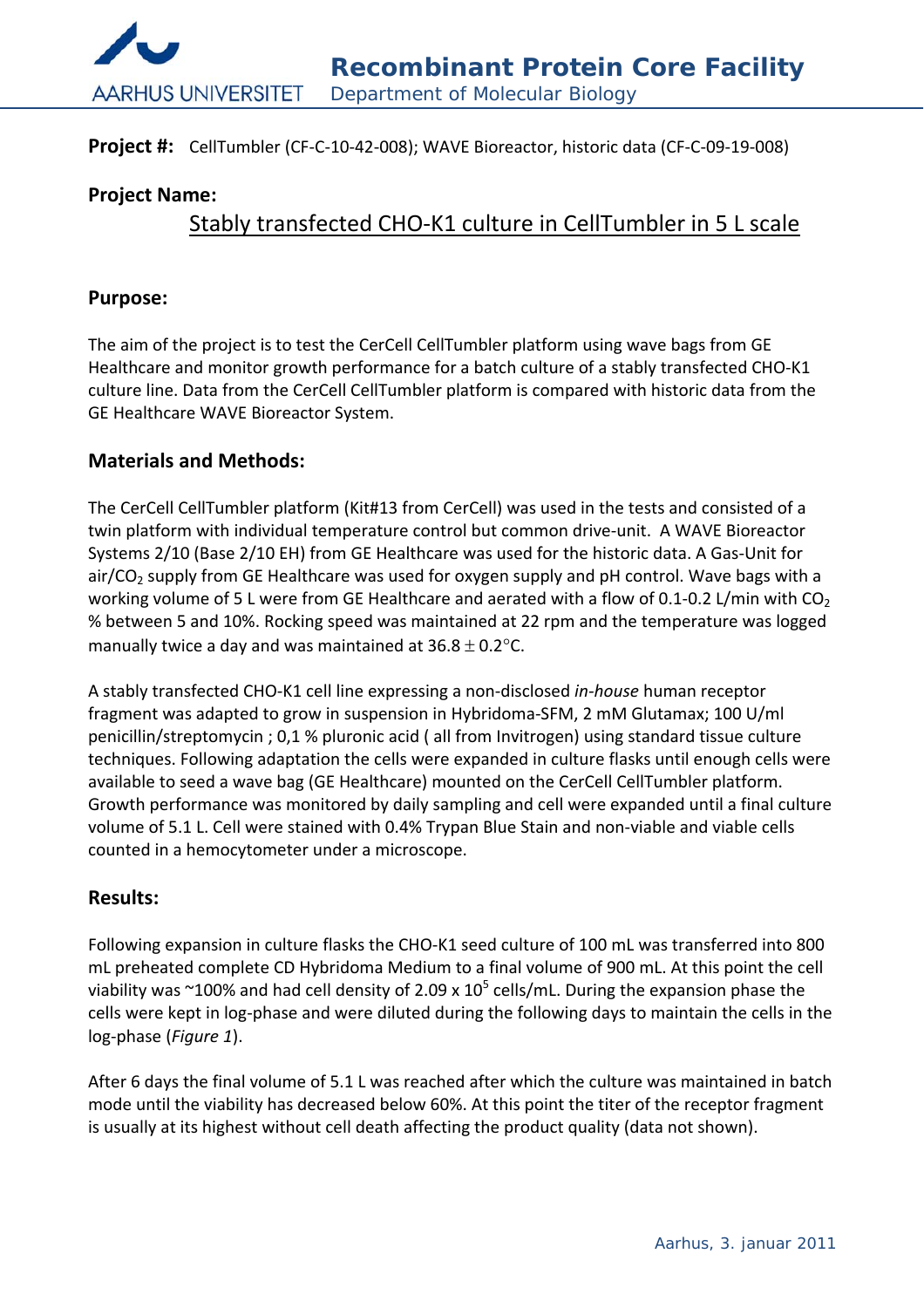

**Figure 1: Cell expansion plot (CellTumbler)**



Below in figure 2 data from a similar run on a WAVE Bioreactor system from GE Healthcare using the same cell line and expansion plan. At the seeding point the cell viability was ~100% and had cell density of 2.02 x  $10^5$  cells/mL. During the expansion phase the cells were kept in log-phase and were diluted during the following days to maintain the cells in the log‐phase (*Figure 2*). However, unlike the Cell Tumbler run above a single injection of a glucose feed was done at day 14.



**Figure 2: Cell expansion plot (WAVE Bioreactor, historic data)**